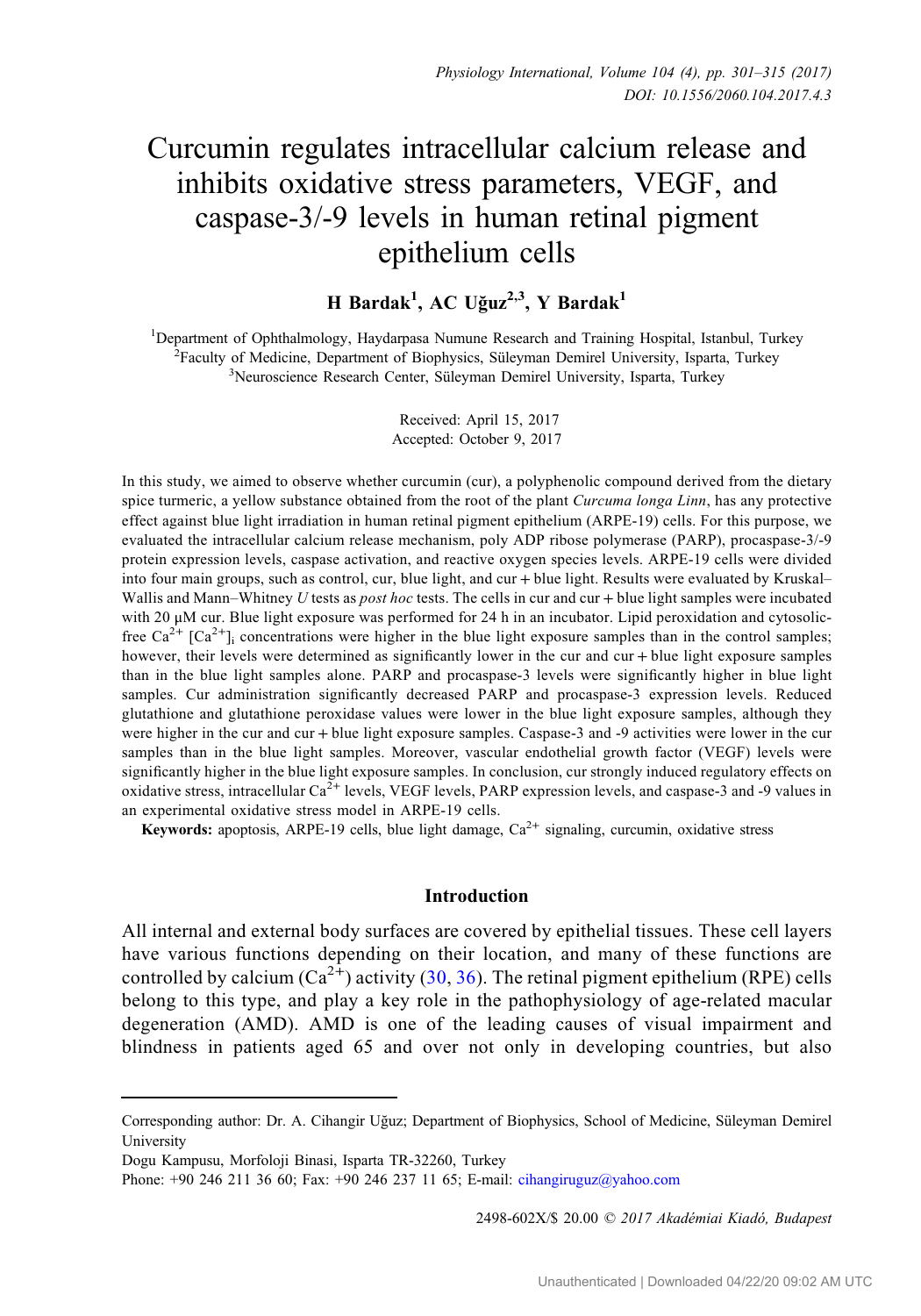worldwide, the highest prevalence of AMD was described in European ancestry [\(28\)](#page-13-0). The pigmented monolayer of retina and/or the RPE cell layer is the pigmented and polarized cell layer just outside the neurosensory system and forms part of the blood-retinal barrier  $(17)$ . The RPE plays a crucial role in the maintenance  $(36)$  $(36)$  $(36)$  and protection of photoreceptors. The RPE is also responsible for absorbing light, regulating the nutrient uptake mechanism, ion transfer with water, and eliminating waste from the subretinal tissue, as well as secretion ([39\)](#page-14-0). Moreover, RPE cells contain many antioxidant enzymes, such as superoxide dismutase, heme oxygenase, and some enzymes involved in glutathione (GSH) synthesis ([39](#page-14-0)).

As in other epithelial tissues, any local deformation of the RPE cell membrane will trigger a significant  $Ca^{2+}$  influx to the cytosol and increase intracellular  $Ca^{2+}$  ([Ca<sup>2+</sup>]<sub>i</sub>) [\(1,](#page-12-0) [13,](#page-13-0) [14\)](#page-13-0). This kind of damage in the cell membrane may also occur in clinical applications during surgical procedures. Furthermore, RPE cells are important in pathological conditions, such as excessive retinal tear secretions complication after photodynamic therapy ([8](#page-12-0)), intravitreal injection of bevacizumab ([7](#page-12-0)), or pegaptanib ([32](#page-13-0)).  $Ca<sup>2+</sup>$  signaling occurs as a result of intercellular transient waves, and is also linked to the initial stages of many physiological processes, such as fertilization, cell death, and wound healing. An excessive amount of  $Ca^{2+}$  influx will result in cell death [\(35\)](#page-14-0). Mechanical stimulation of the cells also causes cell death and thus initiates  $Ca^{2+}$  waves that generate  $Ca^{2+}$  gradients, which play an important role in cell migration ([30\)](#page-13-0).

The visible spectrum's components, which trigger many types of cellular dysfunction and cell death mechanisms, can be absorbed by biological chromophores (formed by rhodopsin, which intermediates in the photoreceptor's outer segment) in human RPE cells. The blue region of the light spectrum (400–500 nm) has high energy and can affect the function of several blue-light-absorbing enzymes by deeply infiltrating cells and organelles [\(23](#page-13-0)). Moreover, this region of the spectrum has been reported to be a damaging component for retinal tissues. Blue light has been shown to induce the production of reactive oxygen species (ROS) in RPE cells [\(18](#page-13-0)), triggering apoptosis and causing increased  $\lceil Ca^{2+} \rceil$ levels ([3\)](#page-12-0).

Oxidative stress presents an unbalanced situation between oxidants and antioxidants –in favor of oxidants – and can occur in all physiological conditions [\(19](#page-13-0)). If the biological system's scavenging mechanisms are strong enough to detoxify oxidant agents, the living organism will survive. However, any deficiency in the scavenging mechanisms will have detrimental effects on the cell. It has been well-documented in the literature that the antioxidant defense system declines with age ([19\)](#page-13-0). Increased ROS levels initiate a cyclic membrane depolarization that causes intolerable amount of ion influx to the cytosol [\(3](#page-12-0)). This cellular process terminates with apoptosis [\(11](#page-13-0), [12](#page-13-0)).

Cur is an active component of the dietary spice turmeric, and is extracted from the rhizomes of Curcuma longa, a member of the ginger family. It has been widely used in traditional medicine due to its antioxidant  $(40)$  $(40)$ , anti-inflammatory  $(4)$  $(4)$ , antiproliferative [\(37\)](#page-14-0), and other therapeutic properties. Cur has also been shown to have protective effects in retinal disease by reducing both inflammation and oxidative damage ([37\)](#page-14-0). Due to its strong antioxidant properties, cur has gained the attention of specialists for various treatments. Based on literature research, it can be argued that even if cur is able to protect ARPE-19 cells against oxidative stress, it is unclear which detailed mechanism is responsible for this ability.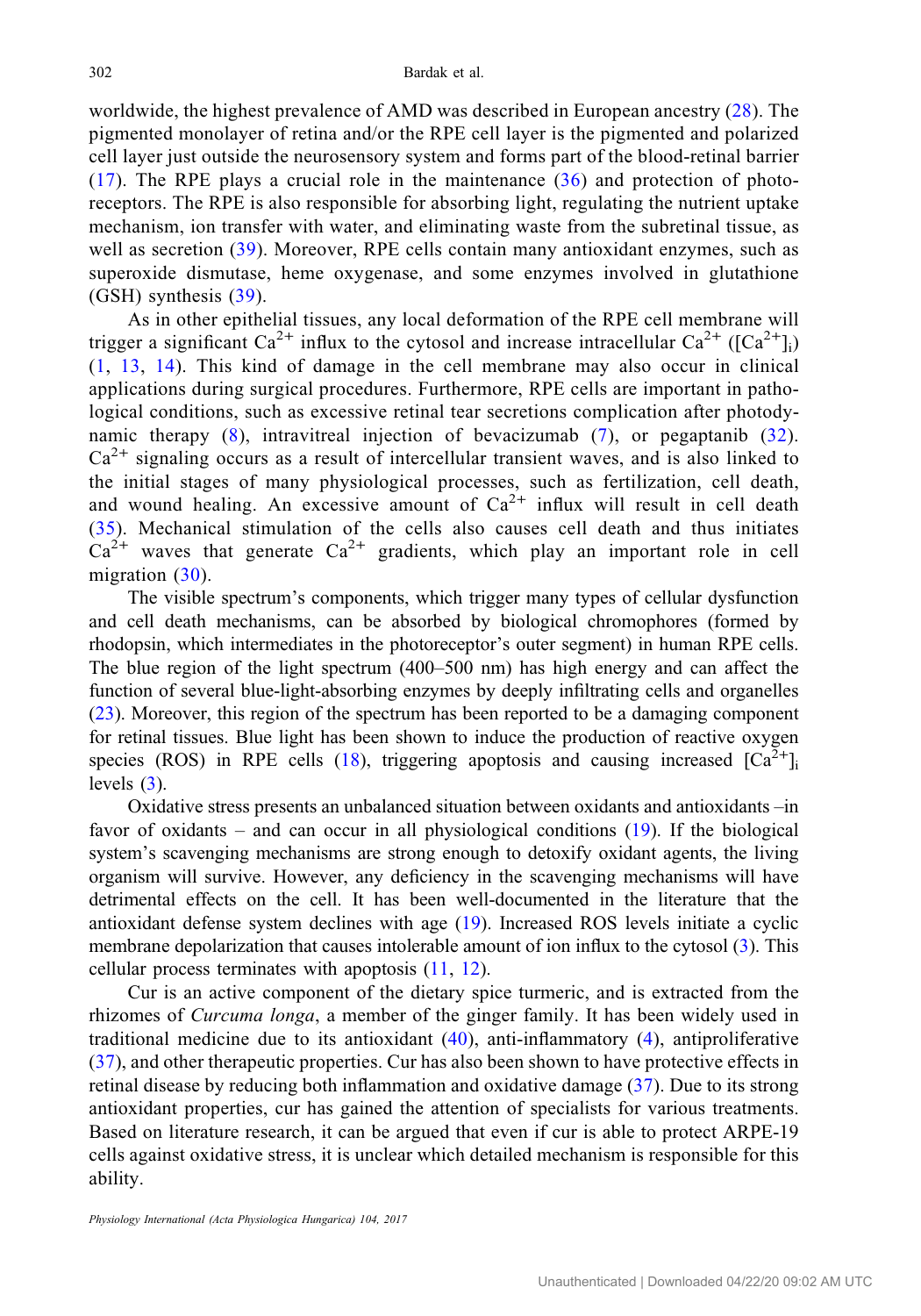The aim of this study is to provide a deeper understanding of the molecular mechanisms responsible for the effect of cur on the in vitro response of RPE cells to a non-lethal dose of blue-light-induced cytotoxicity by evaluating intracellular  $Ca^{2+}$  dynamics, vascular endothelial growth factor (VEGF) levels, apoptosis, caspase-3 and -9 levels, and oxidative stress parameters.

#### Materials and Methods

#### Chemicals

All chemicals (cumenehydroperoxide, KOH, NaOH, thiobarbituric acid, 1,1,3,3 tetraethoxypropane, 5,5-dithiobis-2 nitrobenzoic acid, tris-hydroxymethyl-aminomethane, GSH, butylhydroxytoluol, Triton X-100 and ethylene glycol-bis [2-aminoethyl-ether]-N, N,N,N-tetraacetic acid [EGTA]) were obtained from Sigma-Aldrich (St. Louis, MO, USA) and all organic solvents (n-hexane, ethyl alcohol) were purchased from Merck (Darmstadt, Germany). Fura-2 acetoxymethyl ester was purchased from Invitrogen (Carlsbad, CA, USA). All reagents were analytical grade. All reagents except the phosphate buffers were prepared daily and stored at  $+4 \degree C$ . Reagents were equilibrated at room temperature for half an hour before an analysis was initiated or reagent containers were refilled. APOPercentage<sup>TM</sup> assay kit was purchased from Biocolor (Belfast, Northern Ireland). Each experiment was repeated at least six times.

#### Study groups

Control group: ARPE-19 cells were incubated for 24 h in their medium  $(37^{\circ}$ C and  $5\%$  CO<sub>2</sub>).

Blue light group: ARPE-19 cells were exposed to blue light irradiation for 24 h, details previously determined elsewhere ([3\)](#page-12-0).

Cur group: ARPE-19 cells were incubated with 20  $\mu$ M cur for 3 h, details previously determined elsewhere [\(16](#page-13-0)). Cur was dissolved in dimethyl sulfoxide ([40](#page-14-0)).

Cur + blue light group: ARPE-19 cells were incubated with 20  $\mu$ M for 3 h with cur and washed with  $1 \times$  phosphate-buffered solution (PBS) then exposed to blue light for 24 h  $(3)$  $(3)$ .

## Cell culture

Human retinal pigment epithelium cell line (ARPE-19) (ATCC, USA) [\(6](#page-12-0)) was grown in a mixture of a medium containing 1:1 ratio of Dulbecco's modified eagle medium and Ham's F12 medium supplemented with 10% fetal bovine serum (Biochrom, Germany) and 1% penicillin-streptomycin combination (Biochrom, Germany) according to the procedure of the supplier's instruction. Cells were used at passages 3–10. The cell culture was performed at 37 °C in a humidified incubator with 5%  $CO<sub>2</sub>$ .

#### Exposure of ARPE-19 cells to blue light

Illumination of the blue light was produced by a LED-based system generating 405 nm blue light at an output power of 1 Mw/cm<sup>2</sup> (Conrad Electronic GmBh, Germany). LED arrays were developed with the help of the Department of Electronics and Communication, Engineering Faculty of Süleyman Demirel University. Cells were excited in their own flasks for different durations as described in the "Study groups" section (TPP, Trasadingen, Germany).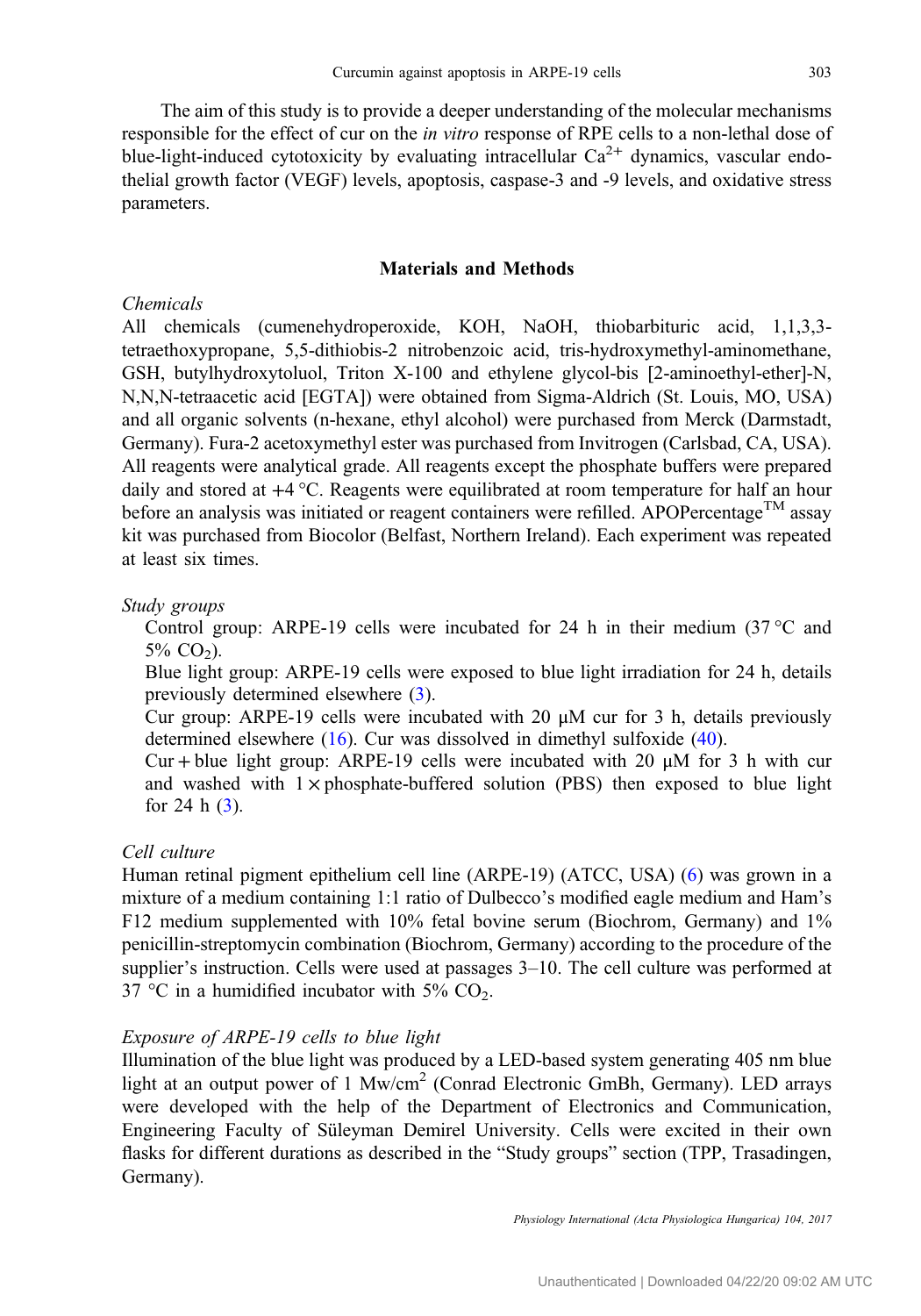# Calcium ( $[Ca^{2+}]\rightarrow$ ) determination by fluorescent dye

Cells were loaded with Fura-2 by incubation with  $4 \mu M$  Fura-2 acetoxymethyl ester (Fura-2/AM) for 30 min at room temperature according to a procedure published elsewhere ([35\)](#page-14-0). Once loaded, the cells were washed and gently resuspended in Na-HEPES solution containing (in mM): 140 NaCl, 4.7 KCl, 1.2 CaCl<sub>2</sub>, 1.1 MgCl<sub>2</sub>, 10 glucose, and 10 HEPES (pH 7.4). The four groups were exposed to  $H_2O_2$  for stimulating ( $\left[Ca^{2+}l_i\right]$ ) release. Fluorescence was recorded from 2 ml aliquots of magnetically stirred cellular suspension  $(2 \times 10^6 \text{ cells/ml})$  at 37 °C using a spectrofluorometer (Cary Eclipse, Varian Inc, Sydney, Australia) with excitation wavelengths of 340 and 380 nM and emission at 505 nM. Changes in  $[Ca^{2+}]$ <sub>i</sub> were monitored using the Fura-2 340/380 nM fluorescence ratio and were calibrated according to the method of Grynkie-wicz et al. ([10](#page-13-0)).  $Ca^{2+}$  release was estimated using the integral of the rise in  $[Ca^{2+}]_i$  for 80 s after addition of H<sub>2</sub>O<sub>2</sub> ([2\)](#page-12-0). Ca<sup>2+</sup> release is expressed in nM taking a sample every second  $(nM/s)$  as previously described  $(35)$  $(35)$  $(35)$ .

#### Measurement of ROS-sensitive fluorescence

Cells were loaded with 10 μM dihydrorhodamine-123 by incubation at 37 °C for 30 min as previously described [\(33](#page-13-0)). This probe is a non-fluorescent cell-permeable compound. Once inside the cell, it turns fluorescent upon oxidation to yield rhodamine-123 (Rh-123), fluorescence being proportional to ROS generation. The fluorescence intensity of Rh-123 was measured in an automatic microplate reader (Tecan Infinite M200, Austria). Excitation was set at 488 nm and emission at 543 nm. Treatments were carried out in triplicates. Data are presented as fold increase over the pretreatment level (experimental/control).

#### Western blot analysis

ARPE-19 cells were harvested and pooled in 100 μl of a lysis buffer (Bio-Rad, USA). Cell lysates were centrifuged at 15,000 rpm for 20 min at 4  $\degree$ C, and the supernatants were collected. We calibrated the protein concentrations in equal amounts. Later, they were separated by electrophoresis on a 12.5% Sodium dodecyl sulfate-polyacrylamide gel and electrophoretically transferred to a nitrocellulose membrane (Bio-Rad). After incubating with blocking buffer with a 3% bovine serum albumin solution, the membrane was incubated overnight at 4 °C. Antibodies used in the Western blot assay included an anti-poly ADP ribose polymerase (PARP) (#9532, 1:1000 diluted) and pro-caspase -3 and -9 antibody (#9665, 1:1000 diluted and #9508,1:1000 diluted, respectively) (Cell Signaling, Danvers, MA, USA); β-actin (#3700, 1:1000 diluted) served as an internal control. Obtained bands were visualized using ECL Western HRP Substrate (Millipore Luminate Forte, USA), and visualization was achieved through Syngene G:BOX Gel Imagination System (UK) and normalized against β-actin protein. The data are presented as relative density (fold increase) over the pretreatment level (experimental/control).

#### Determination of VEGF levels

ARPE-19 cells  $(3 \times 10^4$  cells per well) in 100 µl of cell culture medium were plated in 96 well plates at a confluency of 90%. Subsequently, the culture medium was refreshed, and the cells were incubated/stimulated in the presence/absence of cur or blue light.

After the prescribed incubation time (37  $\degree$ C in 5% CO<sub>2</sub>), media was collected and assessed for levels of VEGF by ELISA kit (Sigma Aldrich, Saint Louis, MO, USA) according to the manufacturer's protocol. The  $R^2$  was determined as 0.999 in the curved line.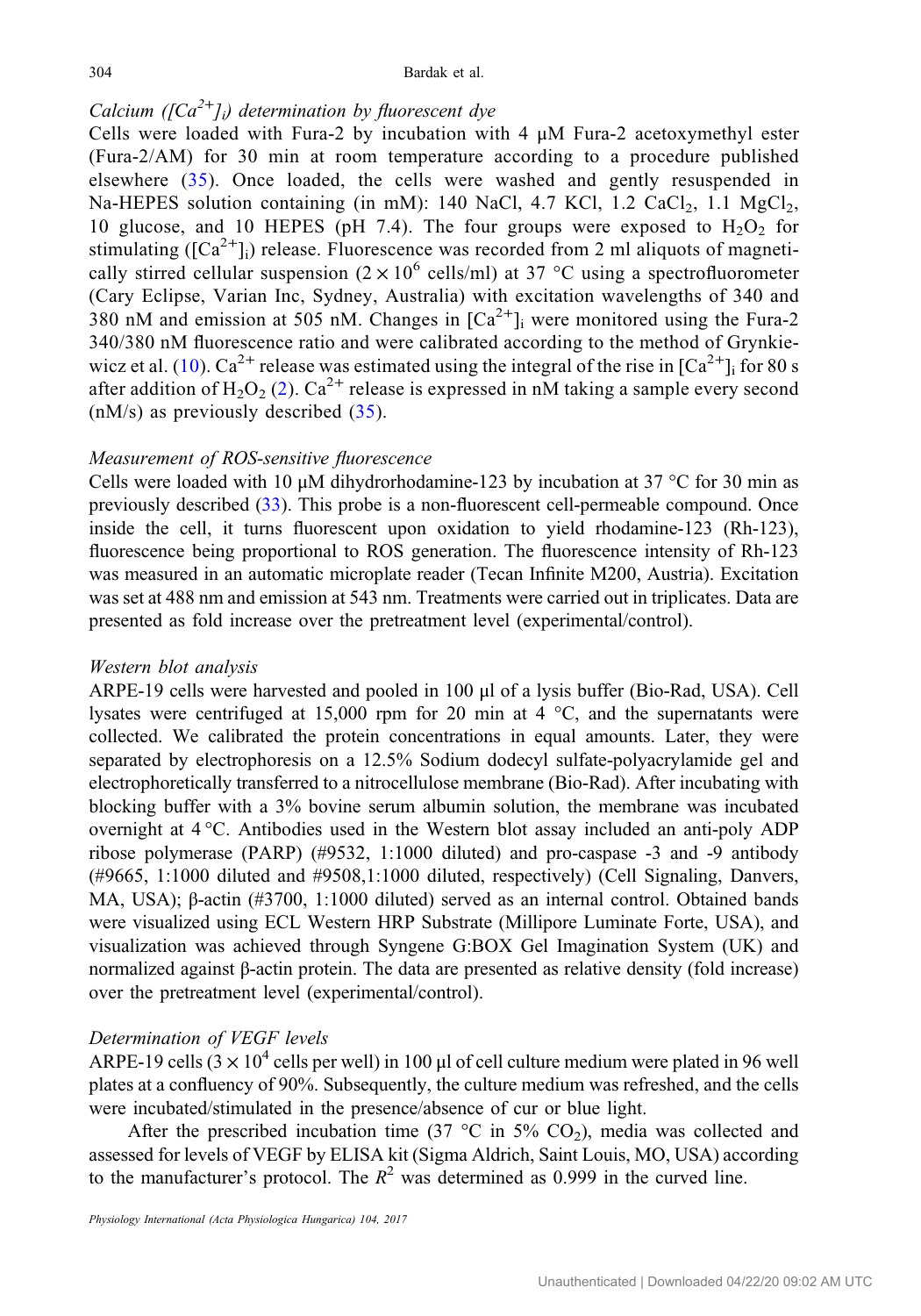## Measurement of lipid peroxidation (LP) level

LP levels in the ARPE-19 cell lines were measured with the thiobarbituric acid reaction by the method of Placer et al. ([26](#page-13-0)). The quantification of thiobarbituric acid reactive substances was determined by comparing the absorption with the standard curve of malondialdehyde equivalents generated by acid catalyzed hydrolysis of 1,1,3,3 tetramethoxypropane.

#### Reduced GSH, glutathione peroxidase (GSH-Px), and protein assay

The GSH content of the ARPE-19 cells was measured at 412 nM using the method of Sedlak and Lindsay [\(31](#page-13-0)). GSH-Px activities of ARPE-19 cells were measured spectrophotometrically at 37 °C and 412 nM according to the Lawrence and Burk method [\(20](#page-13-0)). The protein content in the ARPE-19 cells was measured by method of Lowry et al. ([24\)](#page-13-0) with bovine serum albumin used as the standard.

# Measurement of mitochondrial membrane potential

Cells were incubated with 1  $\mu$ M JC-1 for 15 min at 37 °C as previously described ([33](#page-13-0)). The cationic dye, JC-1, exhibits potential-dependent accumulation in mitochondria. It indicates mitochondria depolarization by a decrease in the red-to-green fluorescence intensity ratio. After incubation with JC-1, the dye was removed, and the cells were washed in PBS. The green JC-1 signal was measured at an excitation wavelength of 485 nm and an emission wavelength of 535 nm, whereas the red signal was detected at an excitation wavelength of 540 nm and an emission wavelength of 590 nm. Fluorescence changes were analyzed using a fluorescence spectrophotometer (Tecan Infinite M200). Treatments were carried out in triplicates. Data are presented as emission ratios (590/535). Changes in mitochondrial membrane potential were quantified as the integral of the decrease in JC-1 fluorescence ratio.

#### Apoptosis assay

The APOPercentage<sup>TM</sup> assay (Biocolor Ltd., Belfast, Northern Ireland) was performed according to the instructions provided by Biocolor Ltd. and as also described elsewhere [\(34](#page-13-0)). The APOPercentage<sup>TM</sup> assay is a dye-uptake assay, which stains only the apoptotic cells with a red dye. When the membrane of apoptotic cell loses its asymmetry, the APOPercentage dye is actively transported into cells, staining apoptotic cells red, thus allowing detection of apoptosis by spectrophotometer ([34](#page-13-0)).

#### Assay for caspase activities

To determine caspase-3 and -9 activities, ARPE-19 cells were sonicated and cell lysates were incubated with 2 ml of substrate solution [20 mm HEPES (pH 7.4), 2 mM EDTA, 0.1% CHAPS, 5 mM DTT, and 8.25  $\mu$ M of caspase substrate] for 1 h at 37 °C as previously described [\(35\)](#page-14-0). The activities of caspase-3 and -9 were calculated from the cleavage of the respective specific fluorogenic substrate (AC-DEVD-AMC for caspase-3 and AC-LEHDAMC for caspase-9). Substrate cleavage was measured with a fluorescence spectrophotometer with an excitation wavelength of 360 nm and an emission wavelength of 460 nm. Preliminary experiments had confirmed that caspase-3 or -9 substrate cleaving had not been detected in the absence of the inhibitors of caspase-3 (DEVD-CMK) or -9 (z-LEHDFMK). The data were calculated as fluorescence units per milligram of protein.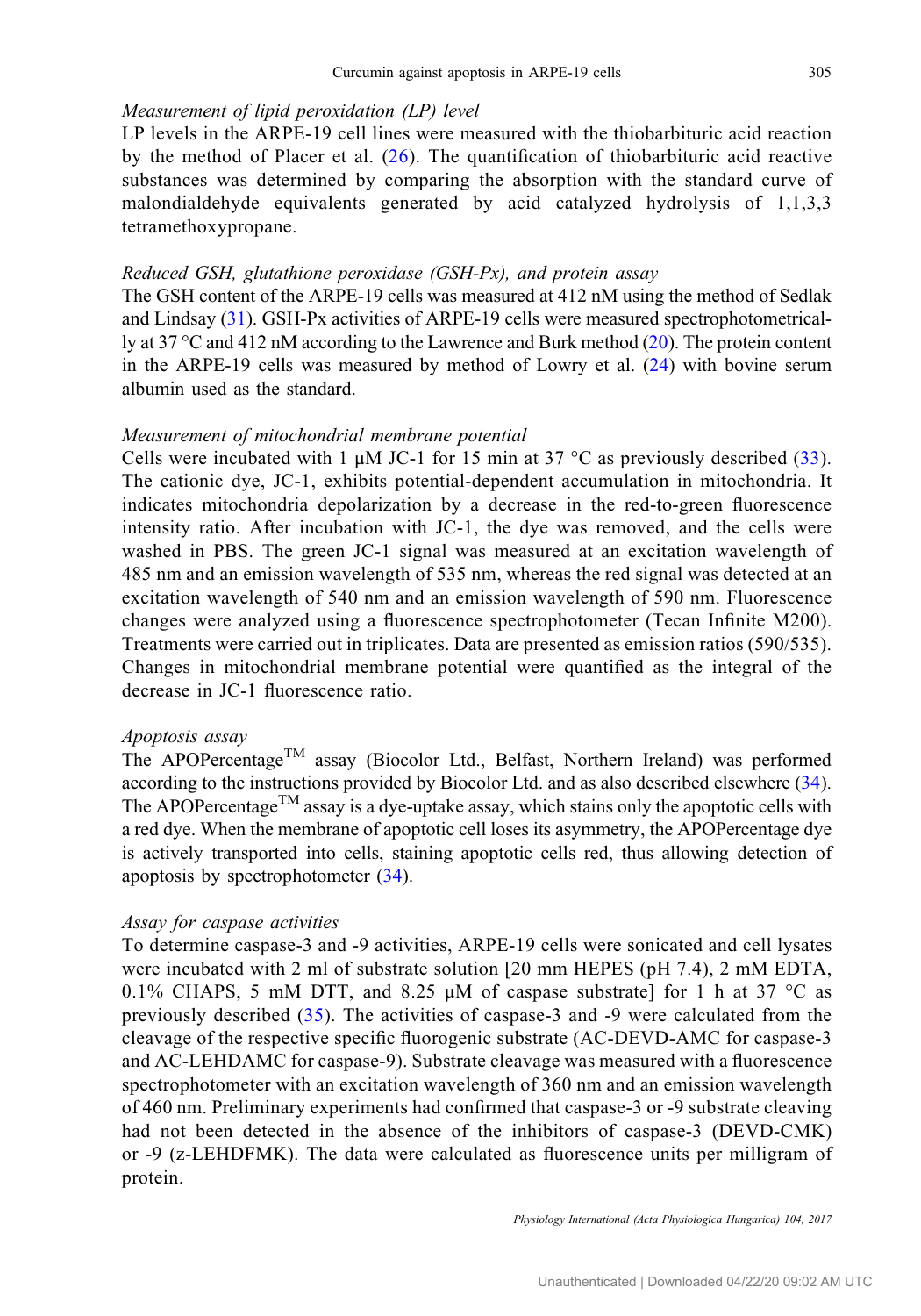# Statistical analysis

Data are expressed as means  $\pm$  SD of the number of determinations. Statistical significance was analyzed using SPSS program (9.05, SPSS, Chicago, IL). To compare the effects of different treatments, statistical significance was calculated by Kruskal–Wallis and Mann–Whitney U tests and *post hoc* tests.  $p < 0.05$  was considered to indicate a statistically significant difference.

#### **Results**

# Effects of cur and blue light on  $[Ca^{2+}]_i$  release in ARPE-19 cells

Effects of cur on  $[Ca^{2+}]_i$  release in the ARPE-19 cells are shown in Fig. [1A.](#page-6-0) We did not determine any statistical significance between cur and control samples. Exposure to blue light markedly increased  $\lceil Ca^{2+} \rceil$  levels compared with control and cur samples. The areas under curve presented as bar charts (Fig. [1B\)](#page-6-0) reflect  $[Ca^{2+}]$  concentrations from H<sub>2</sub>O<sub>2</sub> stimulated ARPE-19 cells. Blue light exposure increased  $\lceil Ca^{2+} \rceil$  levels. Cur incubation significantly decreased  $\lceil Ca^{2+} \rceil$  levels ( $p < 0.001$ ). Our findings suggest that cur incubation regulates the  $[Ca^{2+}]$ <sub>i</sub> signaling mechanism.

# Effects of cur and blue light on apoptosis levels in ARPE-19 cells

The effects of cur and blue light on apoptosis levels in ARPE-19 cells are shown in Fig. [2.](#page-7-0) The mean apoptosis levels increased in blue light and cur + blue light samples compared with control samples. The apoptosis levels were significantly lower in the control and cur  $(p < 0.001)$  groups compared with the blue light samples. However, apoptosis levels were significantly decreased in cur + blue light samples ( $p < 0.001$ ) compared with blue light samples. Hence, we observed the protective effects of cur on apoptosis levels of blue light triggered oxidative stress models in ARPE-19 cells.

Effects of cur and blue light on LP, reduced GSH, GSH-Px, and ROS values in ARPE-19 cells LP, GSH, and GSH-Px values obtained from the ARPE-19 cells in the four groups are shown in Table [I](#page-7-0). The results indicated that LP levels were markedly ( $p < 0.001$ ) higher in blue light samples compared with the control samples. Moreover, GSH-Px activity and GSH levels were statistically  $(p < 0.001)$  lower in the blue light samples compared with the control samples. However, the LP levels were significantly lower in the cur  $(p < 0.001)$  and cur + blue light  $(p < 0.001)$  samples compared with the blue light only samples.

ROS levels were determined with fluorescent dye. The ROS levels obtained from the study groups are shown in Table [I.](#page-7-0) The results indicated that ROS levels were significantly  $(p < 0.001)$  higher in blue light samples compared with the control samples. Moreover, ROS levels were statistically ( $p < 0.001$ ) lower in the cur + blue light samples compared with blue light samples. Our results strongly suggest the scavenging effects of Cur by inhibiting ROS and LP levels as well as increasing GSH and GHS-Px levels.

## Effects of cur and blue light on caspase-3 and -9 activity levels in ARPE-19 cells

Caspase -3 and -9 activity levels are shown in Fig. [3](#page-7-0). The caspase-3 activity levels in control and blue light samples were significantly higher than in cur samples ( $p < 0.05$  and  $p < 0.001$ , respectively). Cur incubation decreased caspase-3 activation in cur + blue light samples. It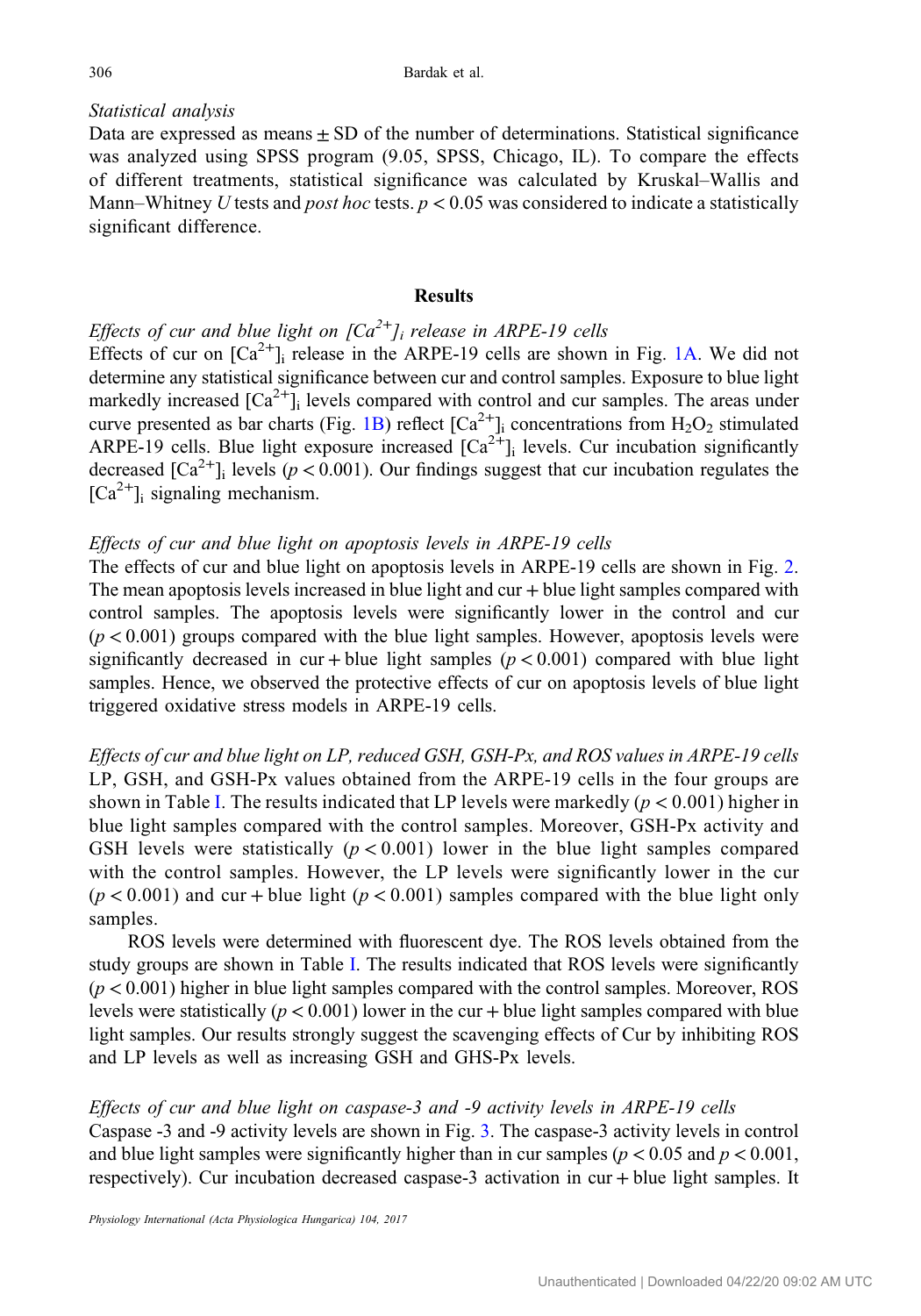<span id="page-6-0"></span>

Fig. 1. (A) Calcium release from ARPE-19 cells exposed to curcumin (cur) and hydrogen peroxide Blue Light following stimulation with H<sub>2</sub>O<sub>2</sub>. Original time course chart recordings showing  $[Ca^{2+}]$ <sub>i</sub> transients in ARPE-19 cells. (B) Bar charts showing areas under calcium signaling traces, mean  $\pm$  SD data for [Ca<sup>2+</sup>]<sub>i</sub> from H<sub>2</sub>O<sub>2</sub>-stimulated ARPE-19 cells ( $n = 6$  for each sample). Note the significant elevation in  $[Ca<sup>2+</sup>]$  for ARPE-19 cells compared with control.  ${}^{a}p$  < 0.001 versus control samples;  ${}^{b}p$  < 0.001 versus cur samples;  ${}^{c}p$  < 0.001 versus blue light samples

was clearly understood that caspase-3 activity level in cur + blue light samples was significantly lower than in blue light samples ( $p < 0.05$ ).

The caspase-9 levels in blue light and cur  $+$  blue light samples were significantly higher than in control samples ( $p < 0.001$ ). Caspase-9 activity levels did not show any statistically significant difference between control samples and cur samples. We observed that cur incubation strongly inhibits caspase-3 and -9 activity levels, which is also supported by our apoptosis findings, a key finding in cell death mechanism.

#### Effects of cur and blue light on VEGF levels in ARPE-19 cells

The VEGF levels are shown in Fig. [4.](#page-8-0) VEGF levels in the cur + blue light samples were significantly lower than those in blue light samples ( $p < 0.001$ ). In addition, it was determined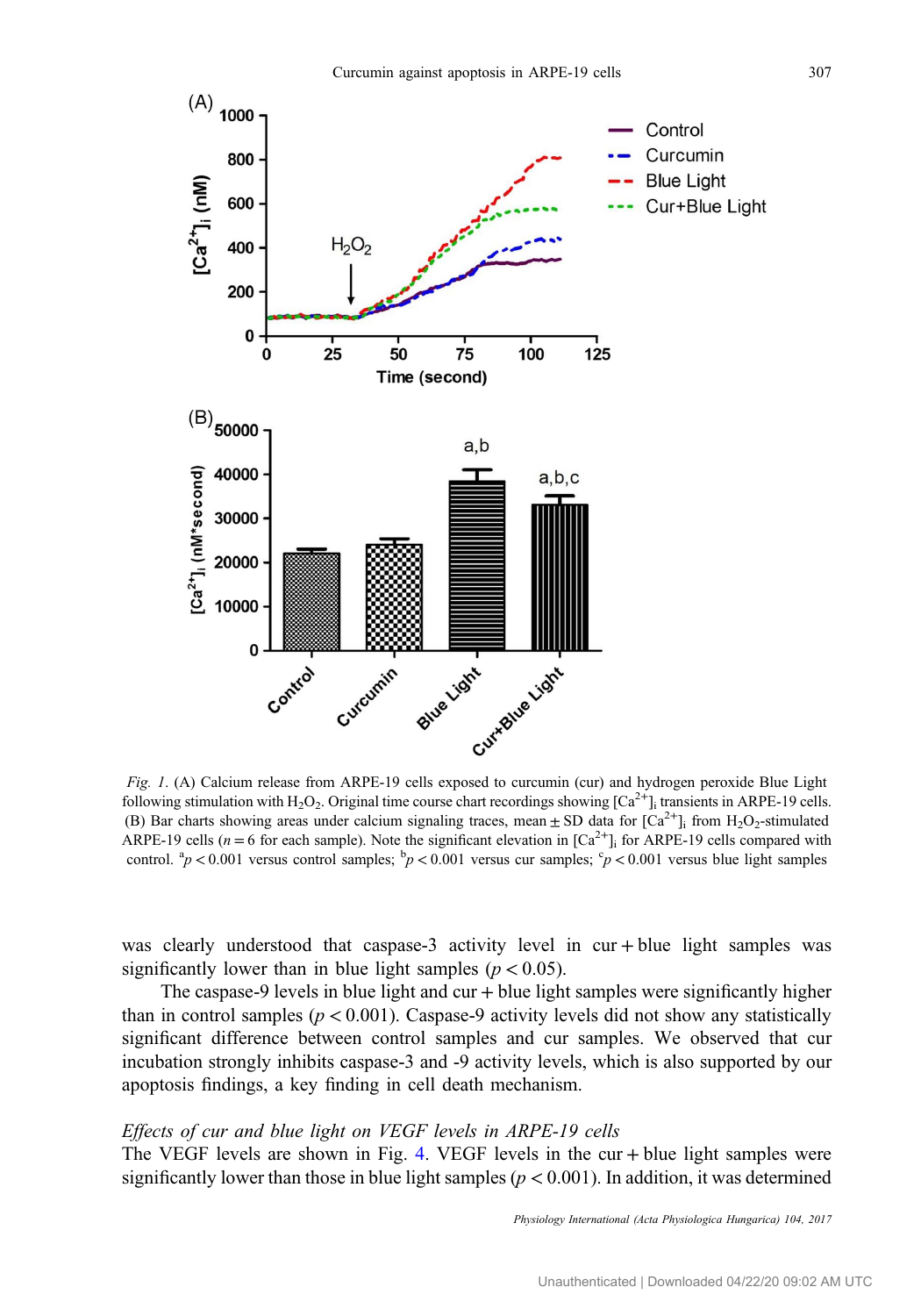<span id="page-7-0"></span>308 Bardak et al.



Fig. 2. Effects of curcumin (Cur) and blue light on apoptosis levels in ARPE-19 cells (mean  $\pm$  SD;  $n = 8$ ). The values are expressed as fold increase over the control level (experimental/control).  ${}^{a}p$  < 0.001 versus the control samples;  $\frac{b}{p}$  < 0.001 versus the cur samples;  $\degree p < 0.001$  versus the blue light samples

Table I. The effects of curcumin (cur) and blue light on lipid peroxidation (LP), glutathione peroxidase (GSH-Px), reduced glutathione (GSH) values, and reactive oxygen species levels (ROS) in ARPE-19 cells (mean  $\pm$  SD) (optical density, OD)

| Parameters/groups       | Control              | Curcumin                      | <b>Blue light</b>                    | $Curcumin + blue$ light                            |
|-------------------------|----------------------|-------------------------------|--------------------------------------|----------------------------------------------------|
| LP ( $\mu$ mol/g prot)  | $12.41 \pm 0.95$     | $11.13 \pm 1.67^{\rm a}$      | $20.17 \pm 1.85^{a,b}$               | $13.76 \pm 1.70^{a,b,c}$                           |
| GSH ( $\mu$ mol/g prot) | $8.12 \pm 0.43$      | $10.16 \pm 0.74$ <sup>a</sup> | $5.01 \pm 0.52^{\text{a},\text{b}}$  | $8.12 \pm 0.77^{\rm b,c}$                          |
| GSH-Px (IU/mg prot)     | $13.25 + 0.89$       | $14.12 \pm 0.75^{\text{a}}$   | $12.49 + 0.89^{a,b}$                 | $14.89 \pm 1.49^{\text{a,c}}$                      |
| ROS (OD)                | $43,879 \pm 1,867.5$ | $44,021 \pm 1,034.52$         | $72,658 \pm 1,652.74^{\mathrm{a,b}}$ | $63,124 \pm 1,018.24^{\text{a},\text{b},\text{c}}$ |

 $a_p < 0.001$  versus control.

 $b_p < 0.001$  versus curcumin.

 $c_p$  < 0.001 versus blue light samples



Fig. 3. Effects of curcumin (cur) and blue light on caspase-3 and -9 in ARPE-19 cells (mean  $\pm$  SD;  $n = 8$ ). The values are expressed as fold increase over the control level (experimental/control).  ${}^{a}p$  < 0.05 versus the control samples;  $\frac{b}{p}$  < 0.001 versus the control samples;  $\degree p < 0.001$  versus the cur samples;  $\frac{d}{p}$  < 0.05 versus the blue light samples

Physiology International (Acta Physiologica Hungarica) 104, 2017

Unauthenticated | Downloaded 04/22/20 09:02 AM UTC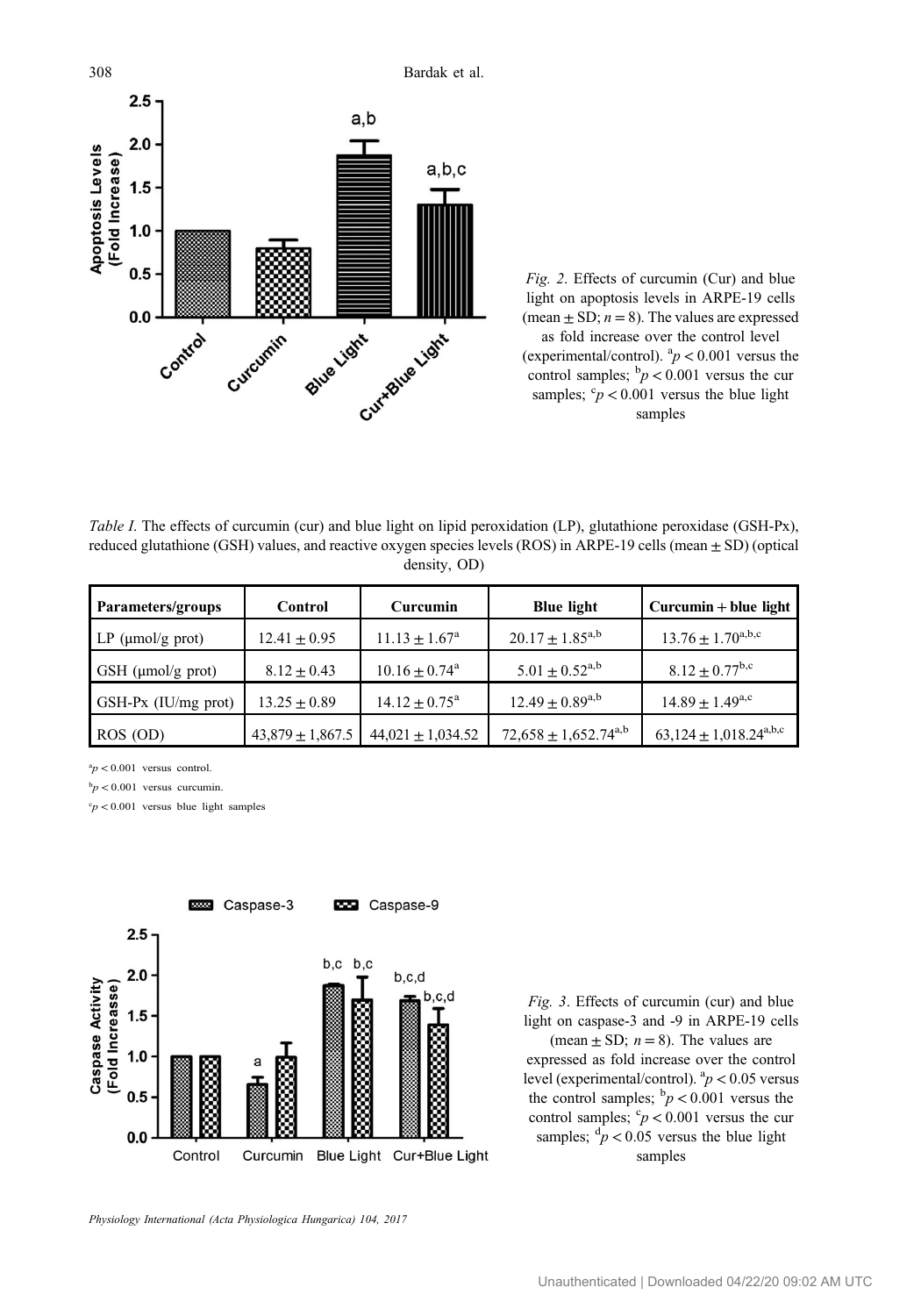<span id="page-8-0"></span>



that the VEGF levels in the cur samples were significantly lower than those in the blue light and cur + blue light samples ( $p < 0.001$ ). Hence, we observed the protective role of cur incubation against blue light-triggered VEGF increase.

#### Effects of cur and blue light on mitochondrial depolarization levels in ARPE-19 cells

The mitochondrial depolarization levels are shown in Fig. 5. Control samples of mitochondrial depolarization levels were determined to be lower than in cur + blue light samples  $(p < 0.001)$ . Mitochondrial depolarization levels in the cur and cur + blue light samples were significantly lower than those in blue light samples ( $p < 0.001$ ). Moreover, it was determined that the mitochondrial depolarization levels in the cur samples had no significant changes compared with control samples. We observed that cur has a regulatory role in mitochondrial activity.



Fig. 5. Effects of curcumin (cur) and blue light on mitochondrial depolarization levels in ARPE-19 cells (mean  $\pm$  SD;  $n = 8$ ). The values are expressed as fold increase over the control level (experimental/control).  ${}^{a}p$  < 0.001 versus the control samples;  $\frac{b}{p}$  < 0.001 versus the cur samples;  $\epsilon_p < 0.001$  versus the blue light samples

Physiology International (Acta Physiologica Hungarica) 104, 2017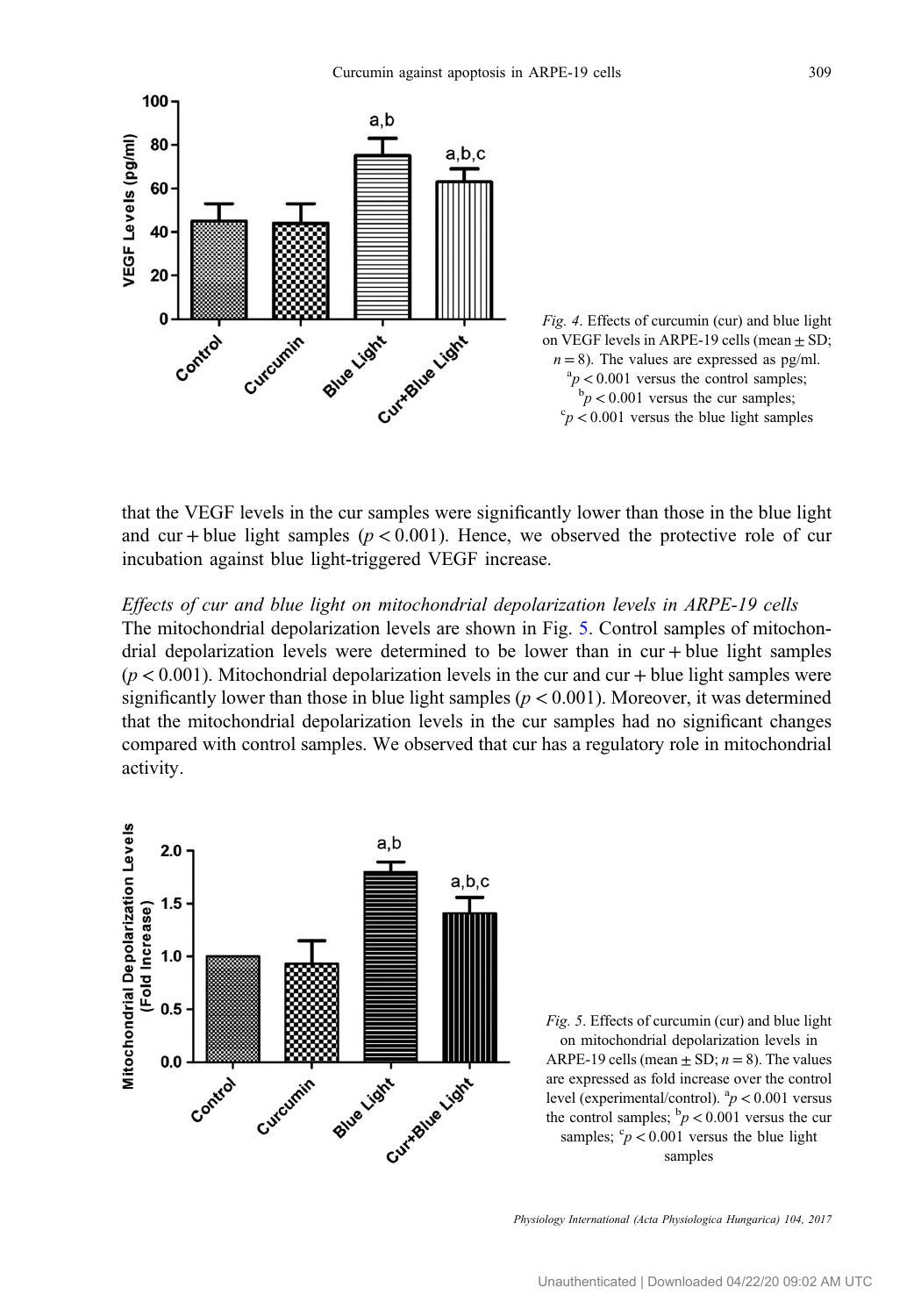# Effects of cur and blue light on PARP and pro-caspase-3 / -9 expression levels in ARPE-19 cells

The PARP and procaspase-3/-9 expression levels are shown in Fig. [6](#page-10-0). PARP expression levels were significantly higher in blue light irradiation samples ( $p < 0.001$ ). However, PARP levels were significantly decreased in cur and cur + blue light irradiation samples. Procaspase-3 and -9 levels are shown in Fig. [6](#page-10-0). Procaspase-3 and -9 levels were determined significantly decreased in blue light samples. Cur significantly increased procaspase-3 and -9 levels.

#### **Discussion**

The ARPE-19 cell line is an important experimental study model of human RPE despite its certain limitations. Our manuscript presents the first research on intracellular  $Ca^{2+}$  signaling, oxidative stress parameters, and their relation to VEGF levels in RPE cells. To the best of our knowledge, there is currently no documented research in the literature that has evaluated VEGF,  $Ca<sup>2+</sup>$  signaling, ROS, and caspase levels under one study topic. The most important finding of the current research is that VEGF levels, intracellular  $Ca^{2+}$  release, oxidative stress parameters, and mitochondrial depolarization levels were increased by blue light damage. After blue light exposure, the damaging stimulus is transformed into an intracellular death signal, which is then transmitted to downstream effectors, such as transcription factor activator protein-1 (AP-1)  $(38)$  $(38)$ . Grimm et al.  $(9)$  $(9)$  $(9)$  observed severe retinal damage, such as distinct lesions and completely inhibited metabolic rhodopsin regeneration with photoreversal bleaching in  $Rpe65^{-/-}$  mice. However, they did not determine any negative effect from green light exposure. Our results are consistent with the results described above. We also observed elevated apoptosis, oxidative stress parameters, and caspase-3 and -9 values in our experimental model. Blue light irradiation significantly increased apoptosis levels in ARPE-19 cells. However, the damaging effect of blue light irradiation can easily be reversed by incubating cells with cur prior to blue light exposure.

Neovascularization and vascular leakage are major causes of visual loss in retinaoriginated vascular disorders, as well as AMD [\(3](#page-12-0)). In neovascular AMD, cellular dysfunction of RPE is associated with the production of VEGF, which is an important component of angiogenesis. According to Ma et al. ([25\)](#page-13-0), experimentally induced VEGF overexpression in RPE is sufficient to induce choroidal neovascularization. In addition to stress conditions like hypoxia, some growth factors, inflammatory cytokines, and upstream mechanisms or stimuli can also increase VEGF expression levels [\(25\)](#page-13-0). In this study, we first showed that blue light can directly stimulate ARPE-19 cells to secrete VEGF. We determined that blue light exposure significantly elevated VEGF levels compared with control and cur samples.

Chronic inflammation exerts adverse cellular effects through depletion of antioxidants against excessive production of free radicals. Inflammation is the key mediator of several common diseases in the eye. In this study, we determined increased ROS, LP levels, and decreased GSH and GSH-Px levels in blue light samples. Previously, Argun et al. ([3\)](#page-12-0) determined similar results. However, preincubation with cur significantly decreased LP and ROS levels and increased GSH and GSH-Px levels. Several studies have implicated intracellular ROS signaling in apoptosis, although a direct connection between apoptosis and increased levels of  $\lceil Ca^{2+} \rceil$  with preincubation of cur in blue light exposure has not been established ([21,](#page-13-0) [22\)](#page-13-0).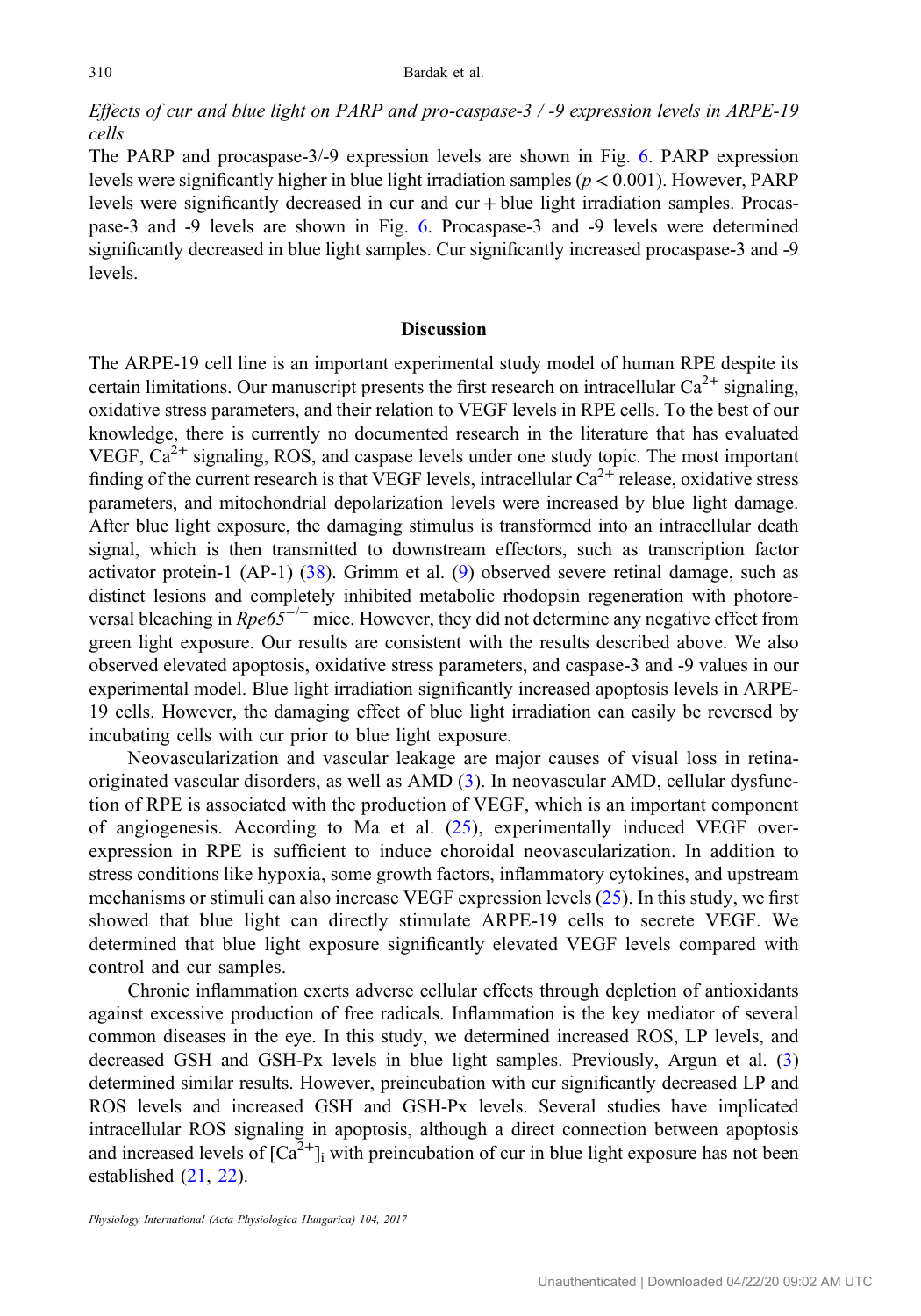<span id="page-10-0"></span>

Fig. 6. Effects of curcumin (cur) and blue light on PARP and procaspase-3/-9 expression levels in ARPE-19 cells (mean  $\pm$  SD;  $n = 8$ ). The values are expressed as fold increase over the control level (experimental/ control).  ${}^{a}p$  < 0.001 versus the control samples;  $\frac{b}{p}$  < 0.001 versus the cur samples;  $\degree p$  < 0.001 versus the blue light samples

Physiology International (Acta Physiologica Hungarica) 104, 2017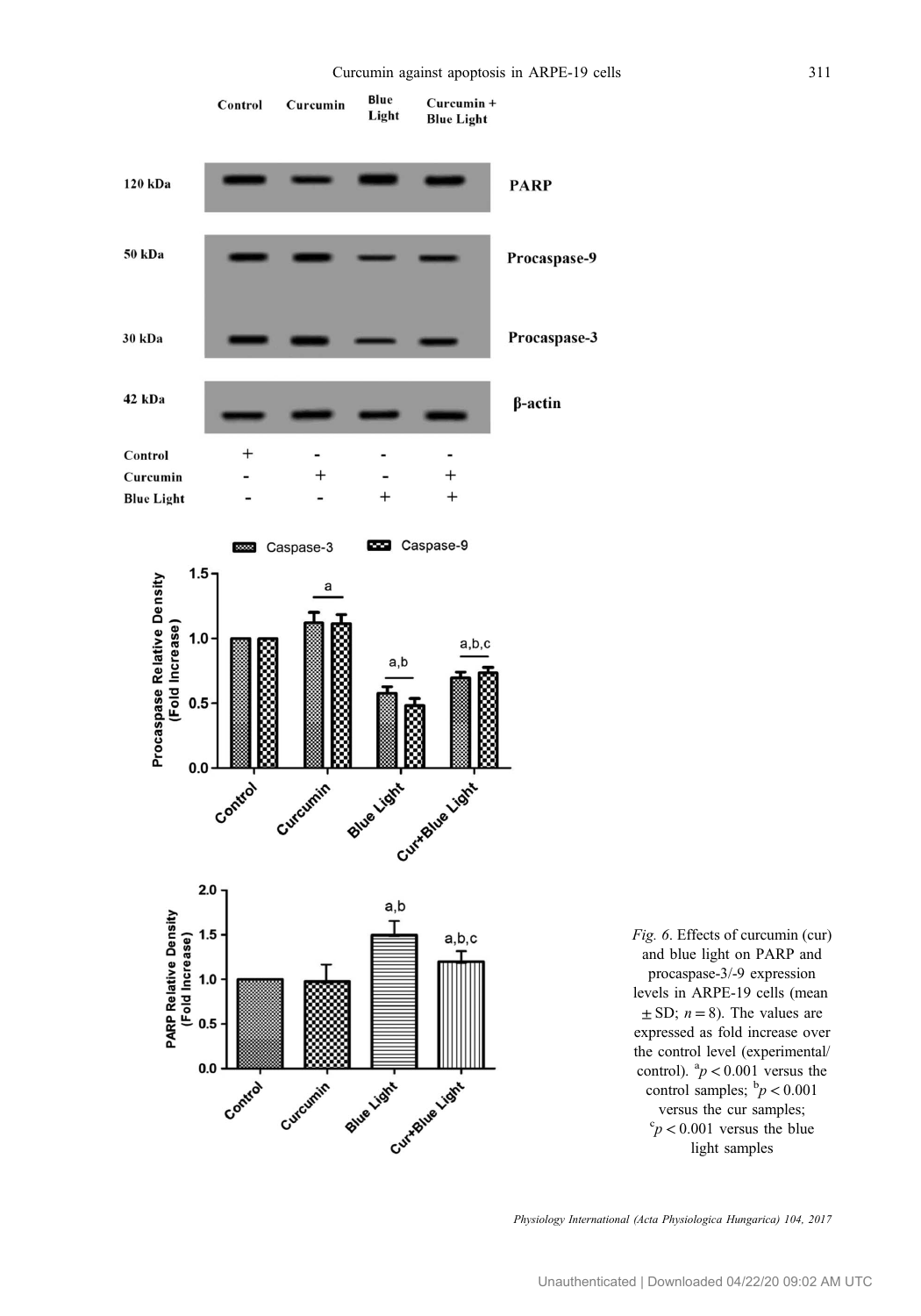In the current cell culture study, we showed that blue light elevated  $\lceil Ca^{2+} \rceil$  levels by increasing oxidative stress parameters and ROS levels, whereas cur supplementation provided a cell survival advantage against increased levels of  $[Ca^{2+}]$ <sub>i</sub>. Although intracellular  $\lceil Ca^{2+} \rceil$  has been presented as one of the key regulators of cell survival, this cation can also trigger apoptosis in response to many pathological conditions. Apoptosis, or programmed cell death mechanism, is mediated by specific proteinases, called caspases. Two major pathways are responsible for apoptotic cascades ([29\)](#page-13-0). One of these pathways involves death receptors, and is marked by Fas-mediated activation; the other pathway involves stress-mediated caspase activation. The latter pathway is a mitochondriaoriginated cascade and membrane depolarization levels are the key players. Here, we observed altered mitochondrial depolarization levels in the blue light exposure. This could be due to the oxidant agents, most of which originated from mitochondria. It has been previously reported that a sudden and intolerable prolonged alteration in  $[Ca^{2+}]$ levels triggers a mitochondrion-originated apoptotic pathway [\(5](#page-12-0)) and initiate endoplasmic reticulum stress, which later leads to significant increase in apoptotic cell death ratio ([27](#page-13-0)). Vainio et al. ([36](#page-14-0)) have recently demonstrated that in RPE, an easily induced and repeatable  $Ca^{2+}$  wave could be produced by mechanical stimulation. This provides an experimental tool to study  $Ca^{2+}$  activity in the epithelial monolayer. Our Western blot results are also compatible with spectrofluorometric findings that procaspase-3 and -9 levels, which would be subsequently converted to active caspase-3 and -9, were determined to be low. Caspase activation includes often oligomerization of procaspases, and is followed by cleavage into bigger or smaller subunits. The bigger and smaller subunits are associated with each other to form an active heterodimer caspase. One of the key players of the apoptosis is PARP. PARP family members are involved in the DNA repair mechanisms and programmed cell death pathways. PARP inhibitors are attractive targets for preventing different types of diseases. One of the most important aims of this study was to observe whether cur has any protective effects against PARP expression levels after blue light irradiation. Western blot results clearly demonstrate that curcumin significantly inhibits PARP expression levels.

There are some controversial results in the literature. Hollborn et al. ([15](#page-13-0)) observed toxic effects of cur in ARPE-19 cells. According to our findings, these toxic effects may be due to (may arise from) the long incubation period. Our results clearly show that in the short cur incubation time period, the action of the compound has regulatory effects. Our results indicate that collaborative interaction occurs between  $[Ca^{2+}]$  signaling mechanisms and VEGF levels in ARPE-19 cells. It can be clearly seen that blue light exposure increased both VEGF and  $\lceil Ca^{2+} \rceil$ ; levels in ARPE-19 cells. Future studies will be focused on this topic, particularly some specific ion channels such as transient receptor potential (TRP) channels.

In the current investigation, we have demonstrated that cur has protective effect against blue light-induced retinal cell damage and is able to delay oxidative stressmediated increases in  $[Ca^{2+}]$ ; levels, PARP expression levels, apoptosis levels, and caspase activation in ARPE-19 cells. These findings may have therapeutic implications in light toxicity and related inflammatory diseases. We proposed that cur is able to reduce apoptotic cell death, which is mainly due to the mitochondrion-originated intracellular signaling pathways. These notable findings strongly underline the potential protective role of cur as a regulator of cellular signaling mechanisms of the life/death of retinal cells.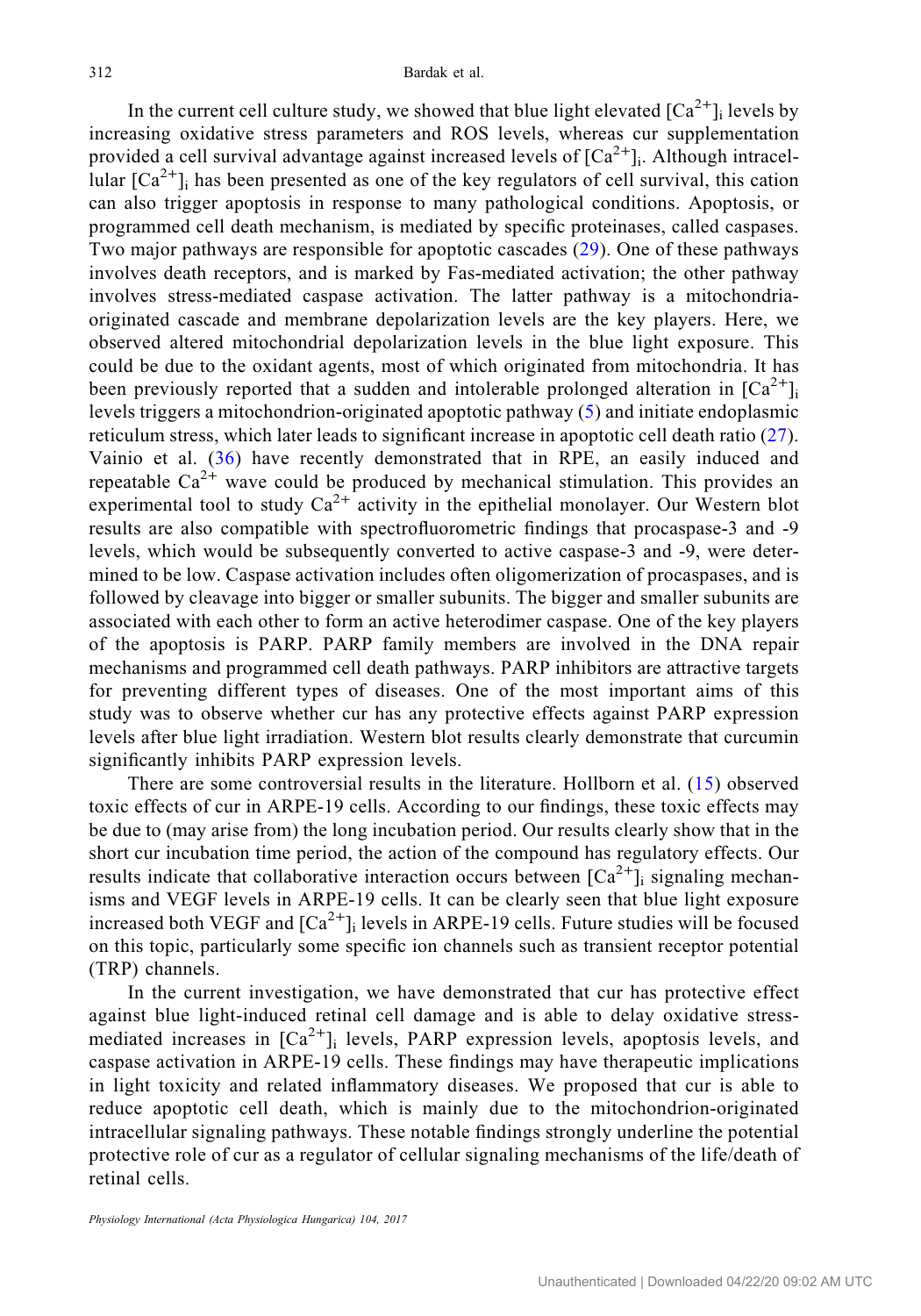#### Authors' contribution

<span id="page-12-0"></span>HB, ACU, and YB formulated the hypothesis. HB and ACU were responsible for experiments. They were also responsible for writing the manuscript.

#### Conflict of interest

None of the authors have any conflicts to disclose. All authors approved the final version of the manuscript.

#### Abbreviations

| <b>AMD</b>      | : Age-related macular degeneration       |
|-----------------|------------------------------------------|
| ARPE-19         | : Human retinal pigment epithelial cells |
| <b>BRB</b>      | : Blood retina barrier                   |
| Cur             | : curcumin                               |
| $([Ca^{2+}]_i)$ | : intracellular calcium ion              |
| <b>DMEM</b>     | : Dulbecco's modified eagle medium       |
| <b>GSH</b>      | : glutathione                            |
| GSH-Px          | : glutathione peroxidase                 |
| HO              | : heme oxygenase                         |
| LP              | : lipid peroxidation                     |
| <b>PARP</b>     | : poly ADP ribose polymerase             |
| <b>ROS</b>      | : reactive oxygen species                |
| <b>RPE</b>      | : retinal pigment epithelium cells       |
| <b>SOD</b>      | : superoxide dismutase                   |
| <b>TRP</b>      | : transient receptor potential channels  |
| UV              | : ultraviolet                            |
| <b>VEGF</b>     | : vascular endothelial growth factor     |

#### REFERENCES

- 1. Abu Khamidakh AE, Juuti-Uusitalo K, Larsson K, Skottman H, Hyttinen J: Intercellular Ca(2+) wave propagation in human retinal pigment epithelium cells induced by mechanical stimulation. Exp. Eye Res. 108, 129–139 (2013)
- 2. Altinkilic S, Naziroglu M, Uguz AC, Ozcankaya R: Fish oil and antipsychotic drug risperidone modulate oxidative stress in PC12 cell membranes through regulation of cytosolic calcium ion release and antioxidant system. J. Membr. Biol. 235, 211–218 (2010)
- 3. Argun M, Tok L, Uguz AC, Celik O, Tok OY, Naziroglu M: Melatonin and amfenac modulate calcium entry, apoptosis, and oxidative stress in ARPE-19 cell culture exposed to blue light irradiation (405 nm). Eye 28, 752–760 (2014)
- 4. Belkacemi A, Doggui S, Dao L, Ramassamy C: Challenges associated with curcumin therapy in Alzheimer disease. Expert Rev. Mol. Med. 13, e34 (2011)
- 5. Demaurex N, Distelhorst C: Cell biology. Apoptosis The calcium connection. Science 300, 65–67 (2003)
- 6. Dunn KC, Aotaki-Keen AE, Putkey FR, Hjelmeland LM: ARPE-19, a human retinal pigment epithelial cell line with differentiated properties. Exp. Eye Res. 62, 155–169 (1996)
- 7. Garg S, Brod R, Kim D, Lane RG, Maguire J, Fischer D: Retinal pigment epithelial tears after intravitreal bevacizumab injection for exudative age-related macular degeneration. Clin. Exp. Ophthalmol. 36, 252–256 (2008)
- 8. Gelisken F, Inhoffen W, Partsch M, Schneider U, Kreissig I: Retinal pigment epithelial tear after photodynamic therapy for choroidal neovascularization. Am. J. Ophthalmol. 131, 518–520 (2001)
- 9. Grimm C, Wenzel A, Williams T, Rol P, Hafezi F, Remé C: Rhodopsin-mediated blue-light damage to the rat retina: Effect of photoreversal of bleaching. Invest. Ophthalmol. Vis. Sci. 42, 497–505 (2001)

Physiology International (Acta Physiologica Hungarica) 104, 2017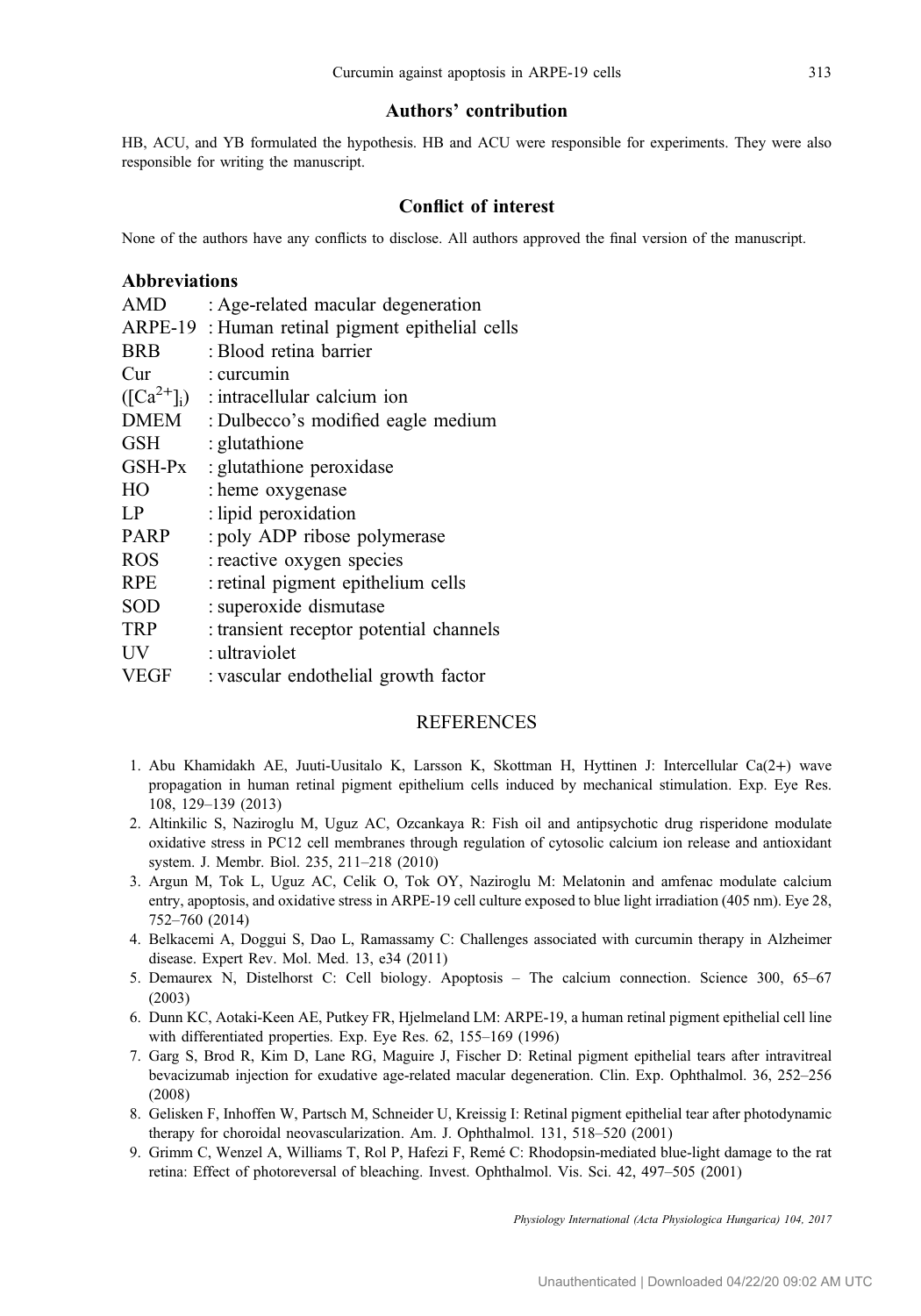- <span id="page-13-0"></span>10. Grynkiewicz G, Poenie M, Tsien RY: A new generation of  $Ca^{2+}$  indicators with greatly improved fluorescence properties. J. Biol. Chem. 260, 3440–3450 (1985)
- 11. Hajnoczky G, Csordas G: Calcium signalling: Fishing out molecules of mitochondrial calcium transport. Curr. Biol. 20, R888–R891 (2010)
- 12. Hajnoczky G, Saotome M, Csordas G, Weaver D, Yi M: Calcium signalling and mitochondrial motility. Novartis Found. Symp. 287, 105–117 (2007)
- 13. Hansen M, Boitano S, Dirksen ER, Sanderson MJ: Intercellular calcium signaling induced by extracellular adenosine 5′-triphosphate and mechanical stimulation in airway epithelial cells. J. Cell Sci. 106, 995–<sup>1004</sup> (1993)
- 14. Himpens B, Stalmans P, Gomez P, Malfait M, Vereecke J: Intra- and intercellular  $Ca^{2+}$  signaling in retinal pigment epithelial cells during mechanical stimulation. FASEB J. 13, S63–S68 (1999)
- 15. Hollborn M, Chen R, Wiedemann P, Reichenbach A, Bringmann A, Kohen L: Cytotoxic effects of curcumin in human retinal pigment epithelial cells. PLoS One 8, e59603 (2013)
- 16. Howell JC, Chun E, Farrell AN, Hur EY, Caroti CM, Iuvone PM, Haque R: Global microRNA expression profiling: Curcumin (diferuloylmethane) alters oxidative stress-responsive microRNAs in human ARPE-19 cells. Mol. Vis. 19, 544–560 (2013)
- 17. Keane PA, de Salvo G, Sim DA, Goverdhan S, Agrawal R, Tufail A: Strategies for improving early detection and diagnosis of neovascular age-related macular degeneration. Clin. Ophthalmol. 9, 353–366 (2015)
- 18. King A, Gottlieb E, Brooks DG, Murphy MP, Dunaief JL: Mitochondria-derived reactive oxygen species mediate blue light-induced death of retinal pigment epithelial cells. Photochem. Photobiol. 79, 470–475 (2004)
- 19. Labunskyy VM, Gladyshev VN: Role of reactive oxygen species-mediated signaling in aging. Antioxid. Redox Signal. 19, 1362–1372 (2013)
- 20. Lawrence RA, Burk RF: Glutathione peroxidase activity in selenium-deficient rat liver. Biochem. Biophys. Res. Commun. 71, 952–958 (1976)
- 21. Liang FQ, Godley BF: Oxidative stress-induced mitochondrial DNA damage in human retinal pigment epithelial cells: A possible mechanism for RPE aging and age-related macular degeneration. Exp. Eye Res. 76, 397–403 (2003)
- 22. Liang FQ, Green L, Wang C, Alssadi R, Godley BF: Melatonin protects human retinal pigment epithelial (RPE) cells against oxidative stress. Exp. Eye Res. 78, 1069–1075 (2004)
- 23. Lipovsky A, Gedanken A, Lubart R: Visible light-induced antibacterial activity of metaloxide nanoparticles. Photomed. Laser Surg. 31, 526–530 (2013)
- 24. Lowry OH, Rosenbrough NJ, Farr AL, Randall RJ: Protein measurement with the folin phenol reagent. J. Biol. Chem. 193, 265–275 (1951)
- 25. Ma W, Lee SE, Guo J, Qu W, Hudson BI, Schmidt AM, Barile GR: RAGE ligand upregulation of VEGF secretion in ARPE-19 cells. Invest. Ophthalmol. Vis. Sci. 48, 1355–1361 (2007)
- 26. Placer ZA, Cushman LL, Johnson BC: Estimation of product of lipid peroxidation (malonyl dialdehyde) in biochemical systems. Anal. Biochem. 16, 359–364 (1966)
- 27. Rao RV, Ellerby HM, Bredesen DE: Coupling endoplasmic reticulum stress to the cell death program. Cell Death Differ. 11, 372–380 (2004)
- 28. Rasoulinejad SA, Zarghami A, Hosseini SR, Rajaee N, Rasoulinejad SE, Mikaniki E: Prevalence of age-related macular degeneration among the elderly. Caspian J. Intern. Med. 6, 141–147 (2015)
- 29. Roy SS, Hajnoczky G: Fluorometric methods for detection of mitochondrial membrane permeabilization in apoptosis. Methods Mol. Biol. 559, 173–190 (2009)
- 30. Sanderson MJ, Charles AC, Boitano S, Dirksen ER: Mechanisms and function of intercellular calcium signaling. Mol. Cell. Endocrinol. 98, 173–187 (1994)
- 31. Sedlak J, Lindsay RH: Estimation of total, protein-bound, and nonprotein sulfhydryl groups in tissue with Ellman's reagent. Anal. Biochem. 25, 192–205 (1968)
- 32. Singh RP, Sears JE: Retinal pigment epithelial tears after pegaptanib injection for exudative age-related macular degeneration. Am. J. Ophthalmol. 142, 160–162 (2006)
- 33. Uguz AC, Cig B, Espino J, Bejarano I, Naziroglu M, Rodriguez AB, Pariente JA: Melatonin potentiates chemotherapy-induced cytotoxicity and apoptosis in rat pancreatic tumor cells. J. Pineal Res. 53, 91–98 (2012)
- 34. Uguz AC, Naziroglu M: Effects of selenium on calcium signaling and apoptosis in rat dorsal root ganglion neurons induced by oxidative stress. Neurochem. Res. 37, 1631–1638 (2012)